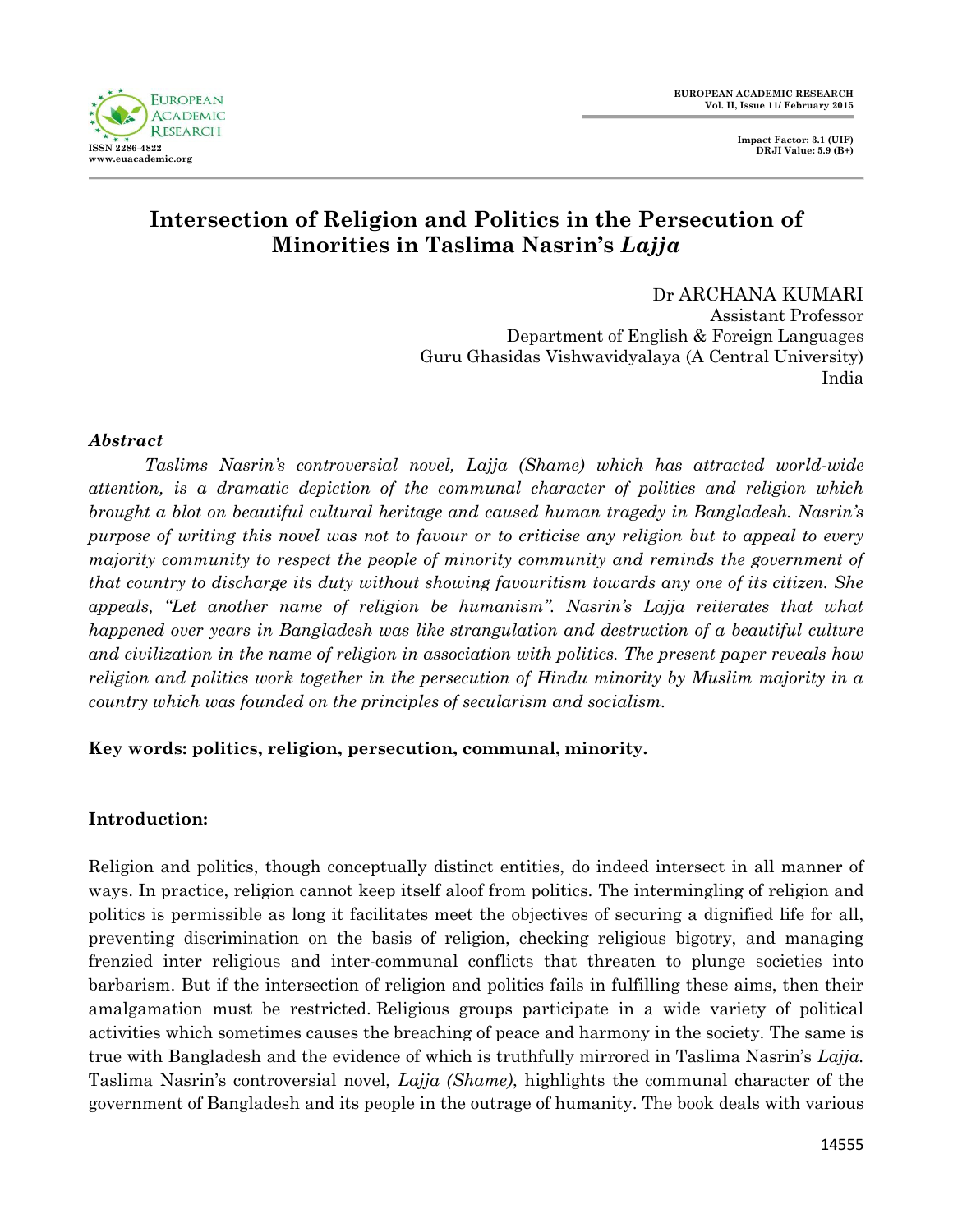historical events since 1947 and reveals the cruel aspect of intersection of religion and politics in the persecution of Hindus, a religious minority in Bangladesh, by the Muslims, who were in the majority.

Taslima Nasrin"s *Lajja* is the outcome of the disturbed period in Bangladesh when on 6, December 1992 the disputed and dilapidated structure of Babri Masjid was demolished by a mob of Hindu Kar Sewaks in Ayodhya in India. *Lajja* is not only an invaluable historical document but also a text the relevance of which has not been diminished in the two decades it was published. The book is claimed to be written over a period of seven days amidst the massive and barbaric act of persecution of Hindu minorities in Bangladesh. In the "Preface" to her novel, *Lajja*, Nasrin states the purpose of writing this book:

I detest fundamentalism and communalism. This was the reason I wrote Lajja soon after the demolition of the Babri Masjid in Ayodhya on 6 December 1992. The book, which took me seven days to write, deals with the persecution of Hindus, a religious minority in Bangladesh, by the Muslims who are in the majority. It is disgraceful that the Hindus in my country were hunted by the Muslims after the destruction of the Babri Masjid. All of us who love Bangladesh should feel ashamed that such a terrible thing could happen in our beautiful country. The riots that took place in 1992 in Bangladesh are the responsibility of us all, and we are all to be blamed. Lajja is a document of our collective defeat. (1994: ix)

Taslima Nasrin"s 15th novel, originally *Lojja (Shame)* has attracted worldwide attention and has been translated from Bengali into English by Tutul Gupta and several other Indian and world languages. Through the story of a Bengali Hindu family, Nasrin has revealed the sordid aspect of intersection of politics and religion in the persecution of Hindus in her motherland, Bangladesh. The novel opens with a description of the miserable condition of a Bengali Hindu family comprising four members – Sudhamoy Dutta who is a doctor, his patient and strong-willed wife Kironmoyee, his educated but unemployed son, Suranjan, and a bright diligent daughter, Nilanjana, lovingly called Maya. The narrative paced along with the numerous newspaper reports and events which took place between 1947 and 1992. *Lajja* depicts the story of insatiable greed of property, money, and women which is woven round the predicament of a minority Hindu family in Bangladesh, in the wake of demolition of Babri Masjid in India.

The Dutta family was very proud of their motherland – the only motherland they knew was their Sonar Bangla immortalized by Rabindra Nath Tagore in his poems. After the demolition of the Babri Masjid on 6 December 1992 in India, many of Dutta's relatives and neighbours had left Bangladesh as they could not put up with the deteriorating human and ethical values in the country. Sudhamoy Dutta, whose ancestral home was in Mymensingh, was forced to part with his land and property and give them to a Muslim neighbour for a paltry sum and seek shelter in a small flat in Dhaka. He was a doctor in Government service but being a Hindu he was denied promotion. On many occasions including partition of India from Pakistan in 1947, Freedom Movement of 1971 in Bangladesh, demolition of Babri Masjid in India at the end of 1992, Sudhamoy Dutta was tortured and humiliated inhumanely yet he refused to leave his motherland like his father Sukumar Dutta who believed in the words of Jinnah, the Governor General of Pakistan:

"Let's forget about our historical connection to India; in Bangladesh we must remain faithful to the secular ideals we have fought for. From this day onwards, Hindus, Muslims,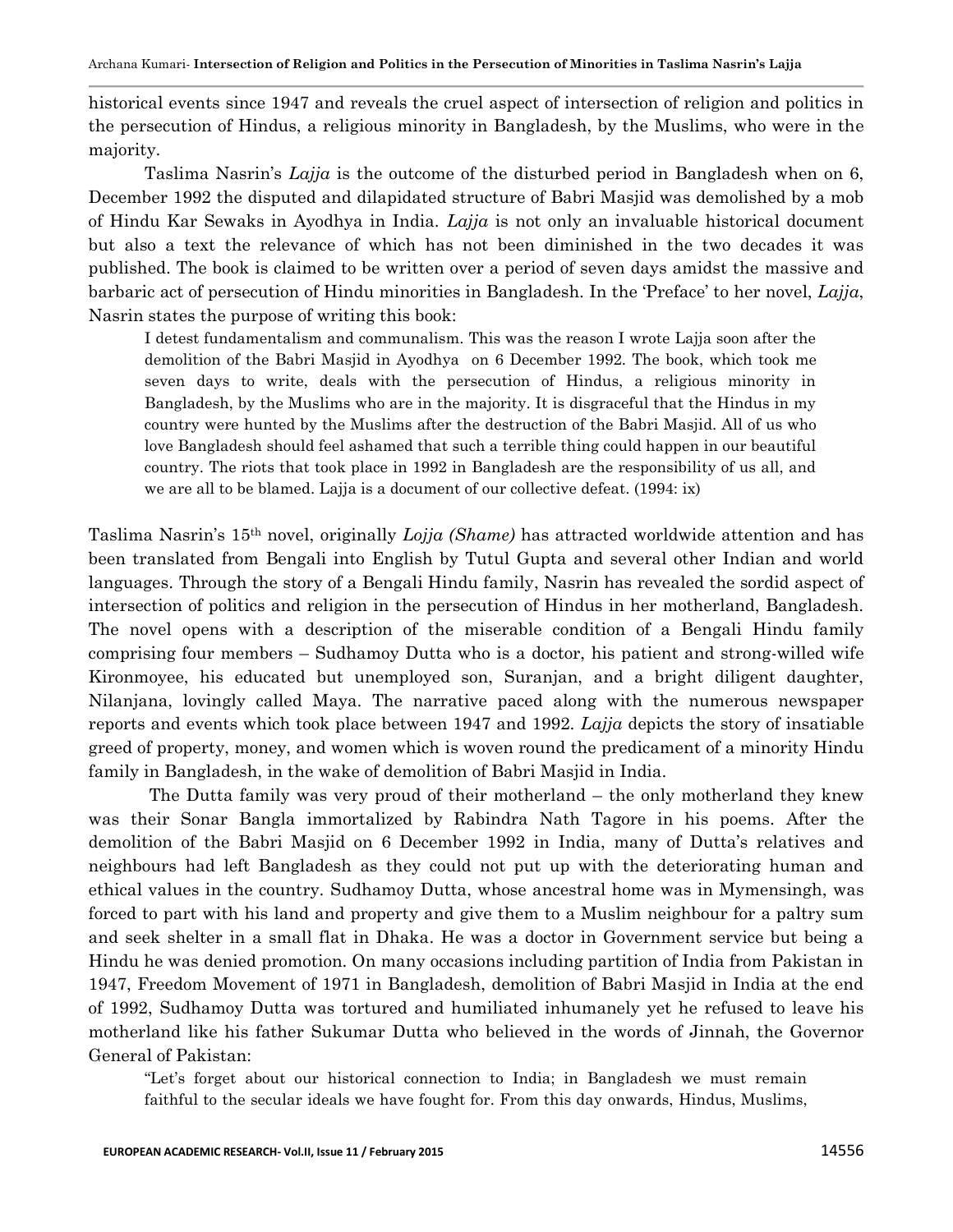Christians and Buddhists will not be identified by their respective religion, but by their identity as Pakistanis". (87)

Sudhamoy who believed in his father"s rationale says, "Why should I leave my homeland and go somewhere else? If I live it will be on this soil, and if I die it will be in the very same place." He stayed in Bangladesh determined to serve his country as a physician. The similar patriotism is revealed in Sudhamoy Dutta"s idealistic son, Suranjan who after the black deeds of the mobs who have destroyed countless temples, raped thousands of women and killed a large number of Hindus in Dhaka, the capital of Bangladesh, declares:

Why should he flee his home simply because his name was Suranjan Dutta? Was it necessary for his family -- Sudhamoy, his father, Kironmoyee, his mother and Nilanjana, his sister -- to run away like fugitives just because of their names? (1)

Like his patriotic father, Suranjan too refused to accept the religion-based foundation of a nationstate. Despite such patriotism the Hindus were persecuted robbed of their property, numbers of temples were demolished; Hindu women were abducted and even raped before their family. Citing a variety of unlawful and inhuman incidents, in her novel, *Lajja*, Nasrin has given ample evidence about the communal and sadistic approach of the government administration and the justice system towards Hindus.

After the publication of the novel in 1993, *Lajja* was proscribed by the government and a *fatwa* was issued with a reward of Rs 50,000 against Taslima Nasrin by an unknown fundamentalist group in Bangladesh in the same year. According to the Islamic text, fatwa stands for a decree or a formal legal judgment based on the Quran and hadith (Netton 1992, 82). Nasrin went into hiding and was ultimately forced to accept political asylum in Norway in order to survive the *fatwa* issued against her in own motherland. They also filed a case against Nasrin in the court for anti-Islam writing. Taking the advantage of such situation in Bangladesh, the BJP, the political party of Hindu fundamentalists in India illegally reprinted *Lajja* to distribute it openly just to add fuel to the fire to the religious communalism both in India and in Bangladesh. Nasrin had to face all sorts of suppression, and denial of liberty and human rights. Nasrin"s crime was that she, being a Muslim, dared to expose the oppression of a minority in Islamic society.

It is the irony of the people, especially of the Hindus of Bangladesh that the country which was founded on the basis of the principles of the Freedom Movement of 1971 viz; nationalism, secularism, democracy and socialism and in which all the people of the country, irrespective of religion, fought shoulder to shoulder for their liberation from the oppressive tyranny of Pakistan rulers, became the victim of religious fanatism. Almost all the political parties in Bangladesh support an agenda of Islamicization. Even Mujibur Rahman, the first Prime Minister of Bangladesh who owed his life and power to India passed the law to declare the property of Hindu migrants to India as enemy property. Zia Ur Rahman who seized power after the assassination of Mujib Ur Rahman, introduced in the beginning of the Constitution the Arabic words – "*Bismilllah ir Rehman ir Rahim*" (In the name of God, most gracious, most merciful). The articles declaring Bangladesh as a secular state were deleted. The citizens who were earlier called "Bengalis" were now called "Bangladeshis". General Ershad who succeeded Zia Ur Rehman went a step further by declaring Islam as the State religion. Gradually, the secular forces weakened and Communists became communalists. The Hindus were discriminated against and victimized in every walk of life – in army, services, business, academic institutions. The condition of Hindus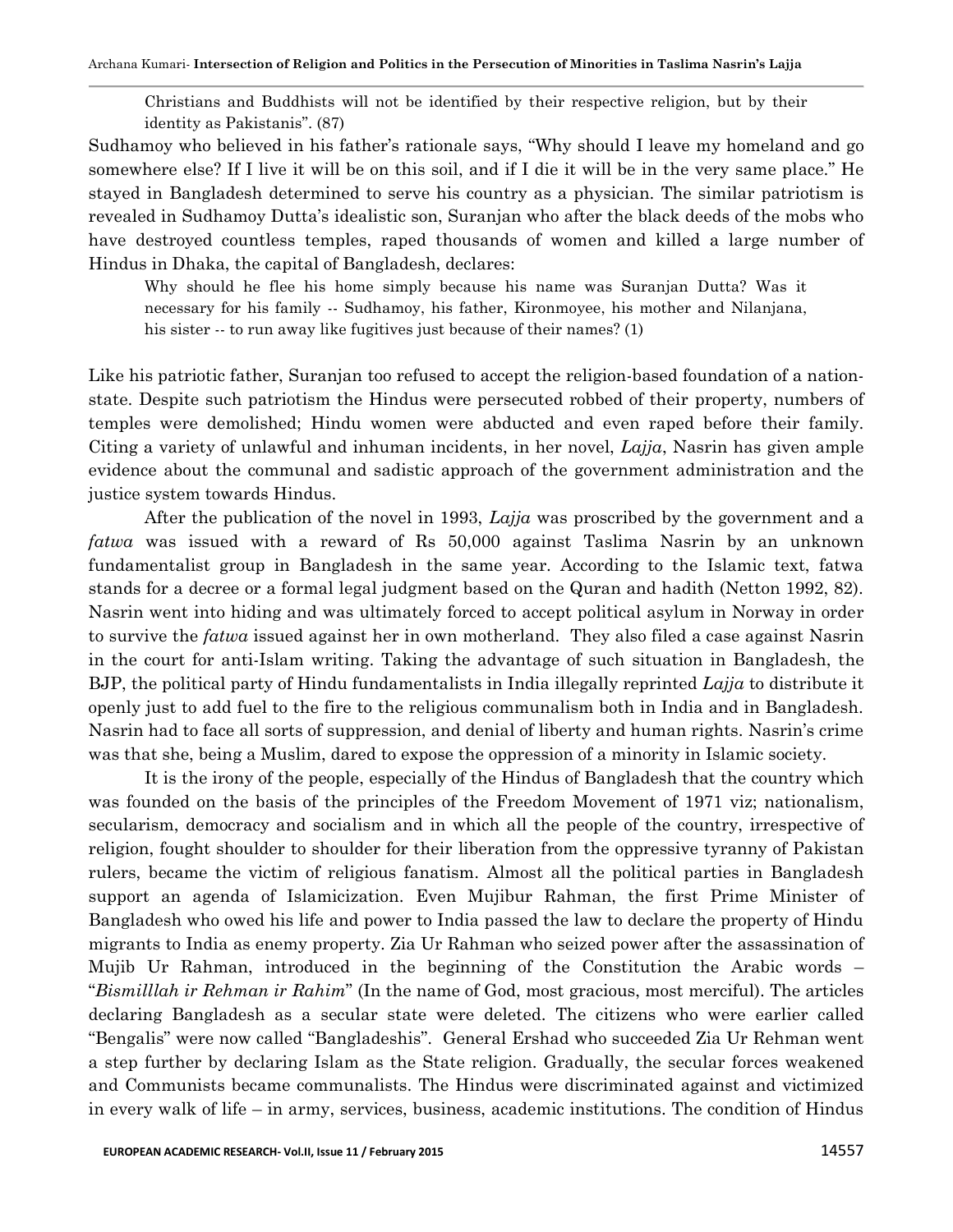became worse than second class citizens with no citizenship rights except to vote the Muslims in order to make them their masters who in return did not provide them any facility to have a peaceful life and equality in the society.

The biased amendment in the constitution provided the hidden authority to the fanatic Muslims to catch the Hindus and kill them or convert them to Islam: "Let us catch a Hindu or two, eat them in the morning and evening too…"(17). At every level, they were harassed and haunted. The whole system of administration blindly favoured the Muslims and Islamic communalism. It was almost impossible for the Hindus to get jobs or admissions in educational institutions. If they were appointed, they were harassed at all levels and then their due promotions were also denied to them. Nasrin narrates the anguish of a Hindu minority:

In Dhaka, Sudhamoy had applied for a senior government job, one that would be a promotion on the official position he had in Mymensingh… But he had discovered that officers junior to him had got their promotion. In his very presence, Sudhamoy had seen his file being slipped under those of Dr. Karimuddin and Dr. Yaqub Molla… He had finally retired as an Assistant Professor… Sudhamoy realized that he was not made Associate Professor simplybecause he was a Hindu called Sudhamoy Dutta. Had he been Muhammad Ali or Salimullah Chowdhury there would hardly have been any obstacles in his way. (20- 22)

Like his father, Suranjan, who is a brilliant person having Master's Degree in Physics, becomes the victim of such discrimination on many occasions. Though he had been one of the sharpest students in the university yet the students whom he helped in their studies, got more marks than him in the final examination. Then, when after completing his college education and when he was in search of a job, he had to face similar discrimination. The Muslim candidates, who had scored less than him, got good job as teachers but he was not selected even for clerk. He did his best in the interviews yet he was not selected. He was surprised enough to find that those candidates who had clicked their tongues in disappointment at not having fared well, would be the first to get appointment letters. The pain of discrimination is clear in Suranjan"s outbursts:

It was a fact that those who said Assalaam Aleikum incessantly and made a great show of respect towards their examiners were the first to abuse them the moment they were out of hearing. Yet, it was these boys who were thought to be well mannered and it was those who passed the interviews… It was because he was a

Hindu, but there were no jobs forthcoming with the government. (52-53)

Kironmoyee, the loyal wife of Suhamoy, was a good singer but she had to stop giving public performances since Muslim fanatics considered singing in public by women as a shameless behaviour! Understanding the helpless situation for Hindus, she stopped using sindur, loha and sankha on her wrist. When Suranjan was plotted to eat beef by his Muslim friend, Faroukh, Kironmoyee had to cook the beef on the plea of her liberal husband Sudhamoy, who had explained to his wife, at great length the futility and illogicality of observing such customs and even encourages the members of his family to eat beef. Despite all these, no one in the Dutta family could even think of leaving their motherland except daughter Maya who feebly suggested it from time to time. But her poignant cry "let us live, let us get away" fall on deaf ears. Suranjan would say: "I won't leave my home whatever the circumstances". (2).

Through the story of Dutta family in *Lajja* Nasrin reveals that minority in Bangladesh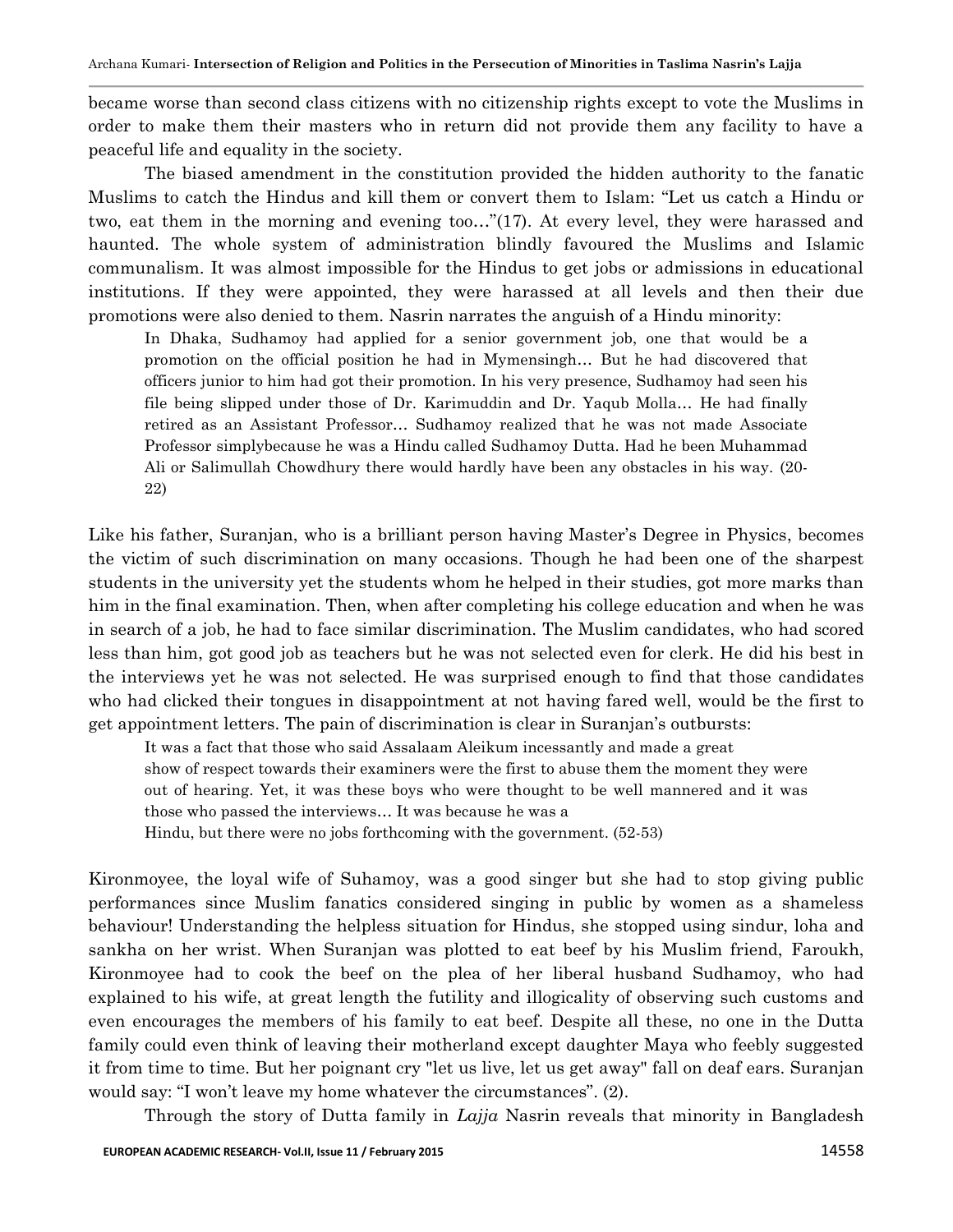suffered not only deprivation but also oppression and subjugation. Hindu students were forced to attend the Islamic classes and to chant prayers of Islam. Suranjan remembered something that had happened many years ago when Maya was a little student, some girls of her class teased her: "Hindu, Hindu …. Hindus eats cow"s head … I don"t want to be a Hindu anymore. They tease me for being one. " (122) One day Maya was teaching the students, among them a girl named Minati was muttering *"Alhamdo Lillahe Rabbil Aalemin…Ar Rahmanir Rahim*…" (98). Maya was very much surprised and shocked to learn that it was the prayer in the most famous school of the capital named Bhikarunessa School and that the students of all the religions had to recite the *Kalma* after the national anthem. Even the young children were filled with the hatred for Hindus; they strictly refused to play with Hindus" children. Suranjan was shocked to find the reason of Poluk"s six years old son crying and lying on the floor. On asking the reason Pulok told him:

…the children next door, who used to play with Alok every day, have refused to play with him today. It seemed the Hujur asked them not to mix with Hindu children." "Who is this Hujur?"

"Hujur is the Maulvi who comes to their house to teach the children Arabic."(71)

The honour of Hindus was not safe and abduction and brutal rape of Hindu girls was a common thing in Bangladesh. In such circumstances, most of the Hindus sent their daughters to India for their education and security. Nasrin has mentioned the inhuman torture on women in the text:

Manju Rani Seal, a student in the ninth standard…..was abducted at 8 p.m., on the evening of 4 December 1988 by Abdur Rahim and his goons….there is still no trace of Manju Rani…..In Parkumira village of Tala sub district in Satkhira, Rabindranath Ghosh"s young daughter, Chhanda, a third standard student was raped by her schoolteacher…In the middle of the night, her schoolteacher abducted her with the help of some young hooligans. They took the terrified little girl to garden nearby and raped her….a case was filed but no one was arrested. (48-49)

In *Lajja*, Nasrin also narrates the heart-rending incidents which took place at different stage of Maya"s life. While coming home from the school, Maya was abducted, when she was only six years old. Nobody knew who the abductors were and what they did with her. She returned home herself two days later. For two months she behaved strangely and slept fitfully and would wake up abruptly in the middle of the night. They used to receive anonymous letters that threatened to kidnap Maya again when she grew a young girl of 19 years. But the incident which took place on the ominous day of 11th December 1992, following the demolition of the Babri Masjid, shattered all the patience of the Dutta family. And that fateful day was when a group of seven hooligans, all about twenty-one years old, entered the house of Sudhamoy who had recently suffered paralysis, and began to destroy the earthly possessions of the Duttas. One of them said, "You bastards! Did you think you could get away after destroying the Babri Masjid?" (147) They took away Maya before helpless Sudhamoy and Kiranmoye screaming and weeping for help but nobody came forward to help her because she was a Hindu girl and the abductors were Muslims. Maya only screamed to her mother for help "Ma ...please help me, Ma ..."(148). Maya's brother Suranjan searched for her in many places along with his Muslim friends to get his sister back but in vain. It seemed that Maya, after being gang-raped, was killed, and thrown into a river.